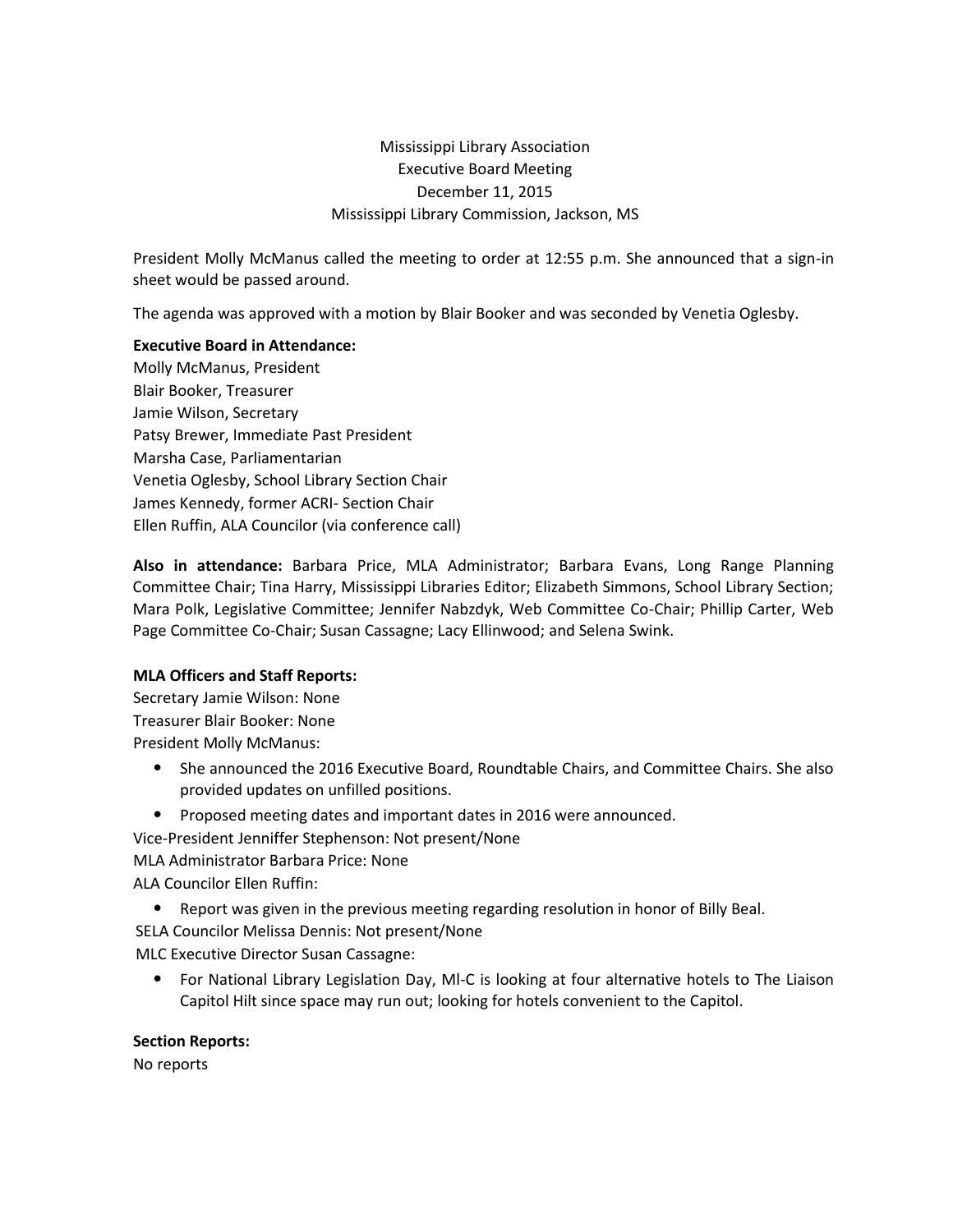### **Roundtables and Committees Reports:**

Awards Committee Report: Ellen Ruffin suggested it may be beneficial to move the Awards ceremony for the MLA Annual Conference to a day and time that would help attendance. Proposal will be delayed until the March meeting.

Long Range Planning Committee Report:

- Barbara Evans proposed that Mississippi could adapt the ALA Think Tank model to help encourage discussion about problems facing Mississippi libraries. The existing Mississippi Librarians Stronger Together online group could be used to post and discuss problems, which is not happening now.
- Long Range Planning Committee conference meeting could be held at a more convenient time. Suggestions included after the business meeting or keynote address.
- Noted there is confusion from people about the difference between MLA and MLC; work may be needed there. Molly McManus shared her idea of starting a MLA 101 at the annual conference to help people who want to get involved. Barbara Price suggested involving the New Member Roundtable.

Web Committee Report:

- Jennifer Nabzdyk reported that she is looking into new membership databases since the cost of Wild Apricot will be rising in 2018.
- Membership form will need to be updated.
	- o Changes include the removal of the 2YCRT option from the form.
	- o ARSL Roundtable option will need to be added after March. Barbara Price suggested making one Roundtable free for each member, but this would need to happen until 2017, at the earliest. Molly McManus noted that ARSI- cannot be added until the list of signatures is submitted. Marsha Case noted that signatures need to be members in good standing.

#### **Old Business:**

Molly McManus proposed that the following Old Business be carried over:

- 1. Future Conference Sites
- 2. ASRL Roundtable
- 3. Resolution about Billy Beal to ALA: Ellen Ruffin will gather more information
- 4. MLA Archives: Work will continue on this
- 5. Children's Book Festival: Patsy Brewer suggested that a message be sent out on the MLA Listserv to ask for volunteers to work at the booth at the festival
- 6. Non-profit exhibitors
- 7. SELA conference